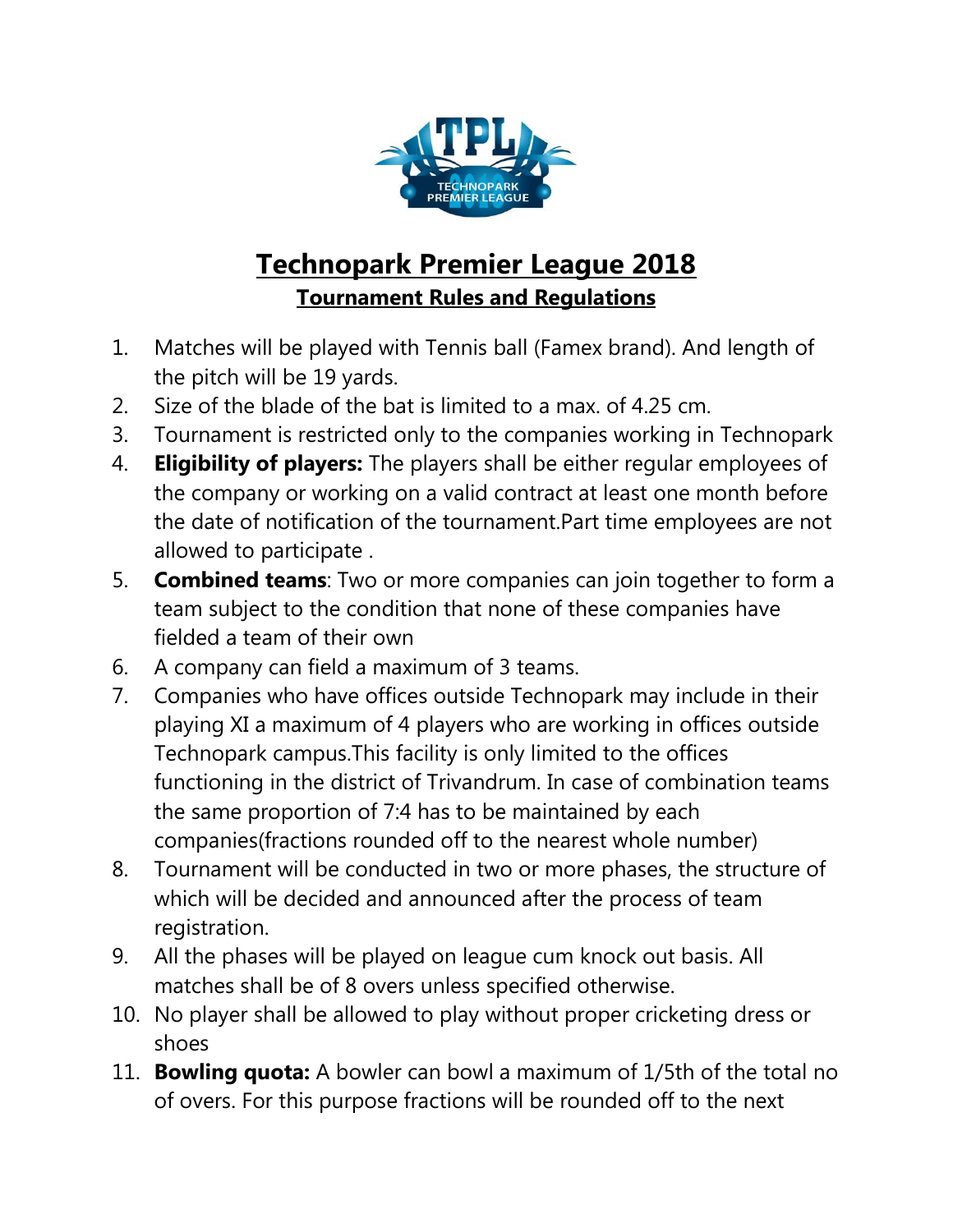higher number. However in a completed innings minimum of five bowlers should be used.

- 12. **Free hit** will be given in a ball following a no ball.
- 13. **Power play:** The first over of an innings shall be mandatory power play. Only two fielders shall be allowed to field outside the 20 yard circle.
- 14. **Rain rules:** If a match could not be completed due to rain /bad light;
	- 1. During league phase, the winner shall be decided on the basis of better overall run rate, provided the second batting team has completed minimum of five overs. Otherwise the points will be shared.
	- 2. During the knock out stage, winner shall be decided on better overall run rate, provided the second batting team has completed 4 overs. Otherwise bowl out method shall be used to find the winners.
- 14. **Points:** During league phase a team shall be awarded points for a win, Zero points for a loss, and point for draw/ abandoned /tie match.
- 15. **Tied Match:** In case of a tie in a knock out match, the winner shall be decided by bowl out method.
- 16. **Standings in a pool:** Position of a team in a pool is decided by the total points earned, if found equal net run rate will be taken into consideration.
- 17. **Formula for calculation of Net Run Rate (NRR)**

 $\text{ tournament net run rate } = \frac{\text{total runs scored in all matches}}{\text{total overs faced in all matches}} - \frac{\text{total runs concealed in all matches}}{\text{total overs showed in all matches}}$ 

- 18. **Registration of the players:** All teams should register their players (minimum at least 7 days before the commencement of the tournament.
- 19. **Subsequent registration:** No player shall be allowed to play a match if he is not registered at least 48 hours before the match.